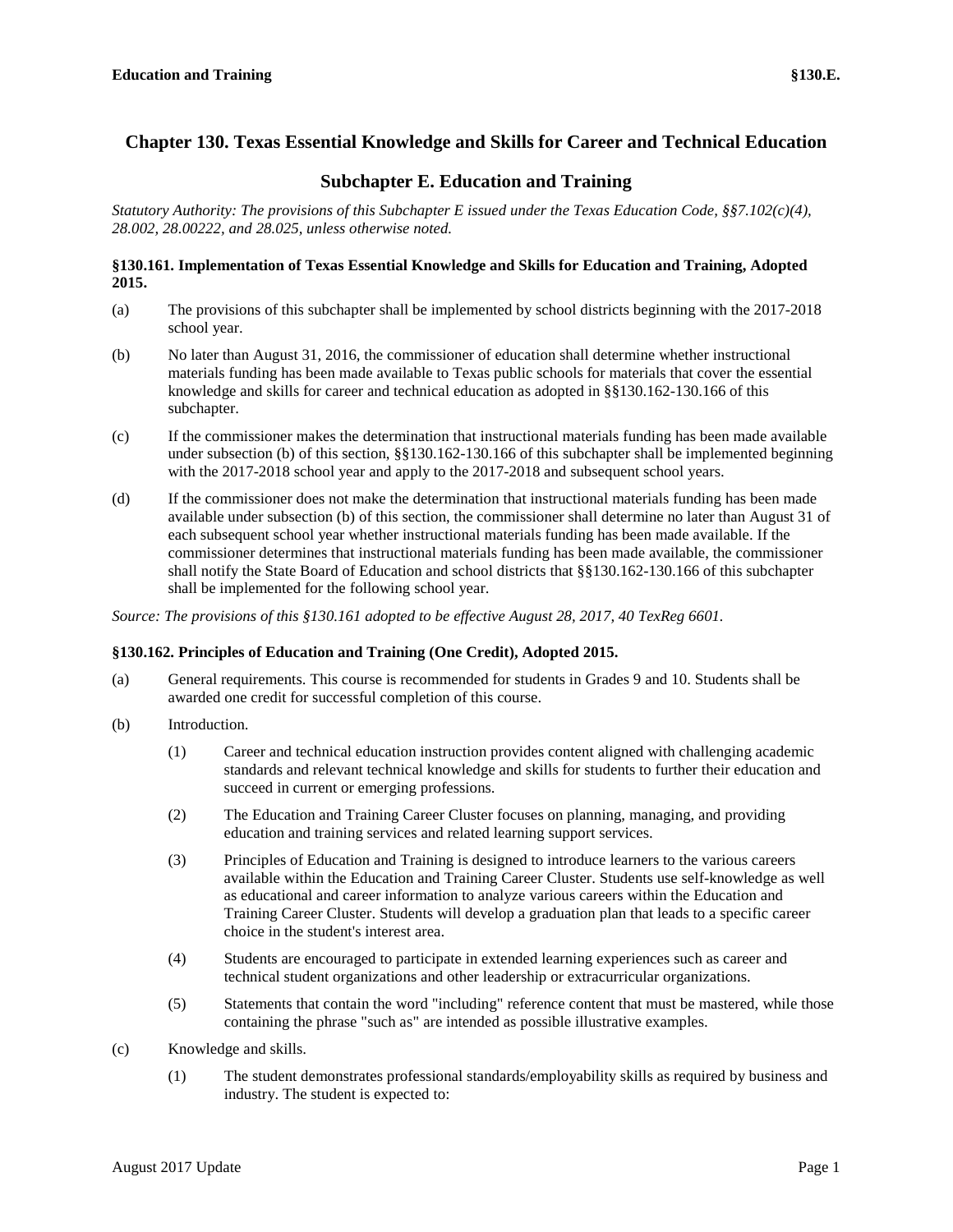- (A) demonstrate written communication;
- (B) perform job-appropriate numerical and arithmetic application;
- (C) practice various forms of communication such as verbal and non-verbal communication used in educational and career settings;
- (D) exhibit teamwork skills;
- (E) apply decision-making skills;
- (F) implement problem-solving techniques;
- (G) acquire conflict management skills;
- (H) develop leadership skills;
- (I) demonstrate professionalism; and
- (J) develop effective work ethic practices.
- (2) The student explores education and training careers by such means as shadowing, interviewing, career interest inventory, researching, and/or self-reflection. The student is expected to:
	- (A) identify and investigate the three Education and Training Programs of Study: Teaching/Training, Professional Support Services, and Administration and Administrative Support;
	- (B) analyze transferable skills among a variety of careers within the Education and Training Career Cluster;
	- (C) recognize the impact of career choice on personal lifestyle;
	- (D) develop productive work habits such as organization, time management, and initiative; and
	- (E) analyze assessment results such as an interest and ability inventory as relative to those necessary for success in education and training.
- (3) The student explains societal impacts within the education and training career cluster. The student is expected to:
	- (A) investigate trends or issues that have influenced the development of education across the United States such as historical, societal, cultural, and political trends and issues; and
	- (B) predict the Education and Training Career Cluster job market by using information from sources such as labor market information, technology, and societal or economic trends.
- (4) The student explores careers in the teaching and training program of study. The student is expected to:
	- (A) summarize the various roles and responsibilities of professionals in the fields of teaching and training;
	- (B) describe typical personal characteristics, qualities, and aptitudes of professionals in the field of teaching and training;
	- (C) investigate education or training alternatives after high school for a career choice within the student's interest areas; and
	- (D) examine education or training degree plans for various occupations within the field of teaching and training.
- (5) The student explores careers in the professional support services program of study. The student is expected to:
	- (A) summarize the various roles and responsibilities of professionals in the field of professional support services;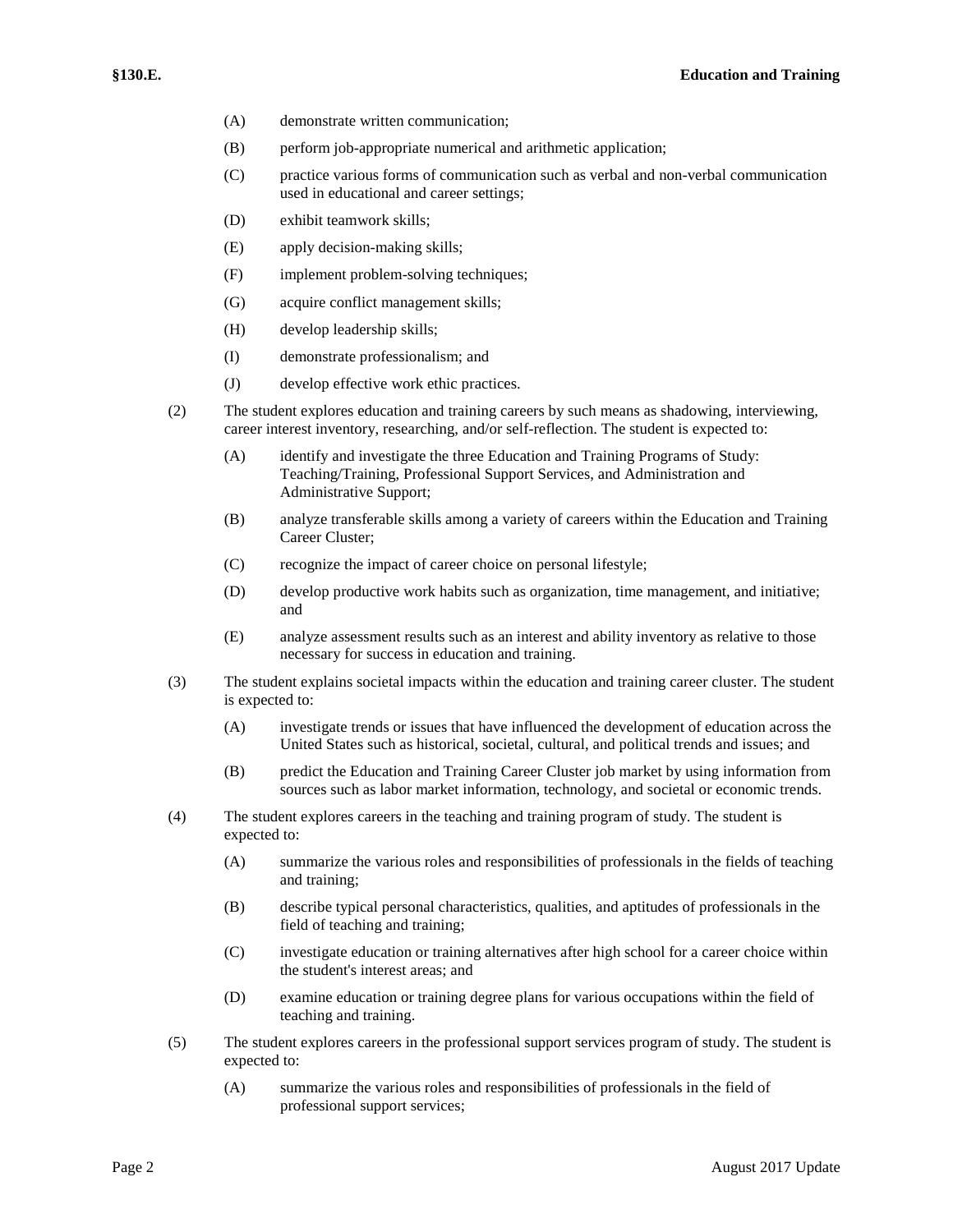- (B) describe typical personal characteristics, qualities, and aptitudes of professionals in the field of professional support services;
- (C) investigate education and training alternatives after high school for a career choice within the student's interest areas; and
- (D) examine education and training degree plans for various occupations within the field of professional support services.
- (6) The student explores careers in the administration and administrative support program of study. The student is expected to:
	- (A) summarize the various roles and responsibilities of professionals in the field of administration and administrative support;
	- (B) describe typical personal characteristics, qualities, and aptitudes of professionals in the field of administration and administrative support;
	- (C) investigate education and training alternatives after high school for a career choice within the student's interest areas; and
	- (D) examine education and training degree plans for various occupations within the fields of administration and administrative support.
- (7) The student experiences authentic education and training opportunities. The student is expected to:
	- (A) experience educator duties and responsibilities through activities such as assisting, shadowing, or observing;
	- (B) develop instructional materials such as visuals, teacher aids, manipulatives, lesson components, and mini lessons; and
	- (C) formulate a personal set of beliefs relevant to education in preparation of developing a philosophy of education.
- (8) The student explores options in education and career planning. The student is expected to:
	- (A) develop a graduation plan that leads to a specific career choice in the area of interest;
	- (B) identify high school and dual enrollment courses related to specific career cluster programs of study;
	- (C) identify and compare technical and community college programs that align with interest areas; and
	- (D) identify and compare university programs and institutions that align with interest areas.
- (9) The student documents technical knowledge and skills. The student is expected to:
	- (A) assemble basic professional portfolio components such as basic resume, samples of work, service learning log, assessment results, and mock scholarship applications; and
	- (B) present the portfolio to interested stakeholders.

*Source: The provisions of this §130.162 adopted to be effective August 28, 2017, 40 TexReg 6601.*

# **§130.163. Human Growth and Development (One Credit), Adopted 2015.**

- (a) General requirements. This course is recommended for students in Grades 10-12. Recommended prerequisite: Principles of Education and Training. Students shall be awarded one credit for successful completion of this course.
- (b) Introduction.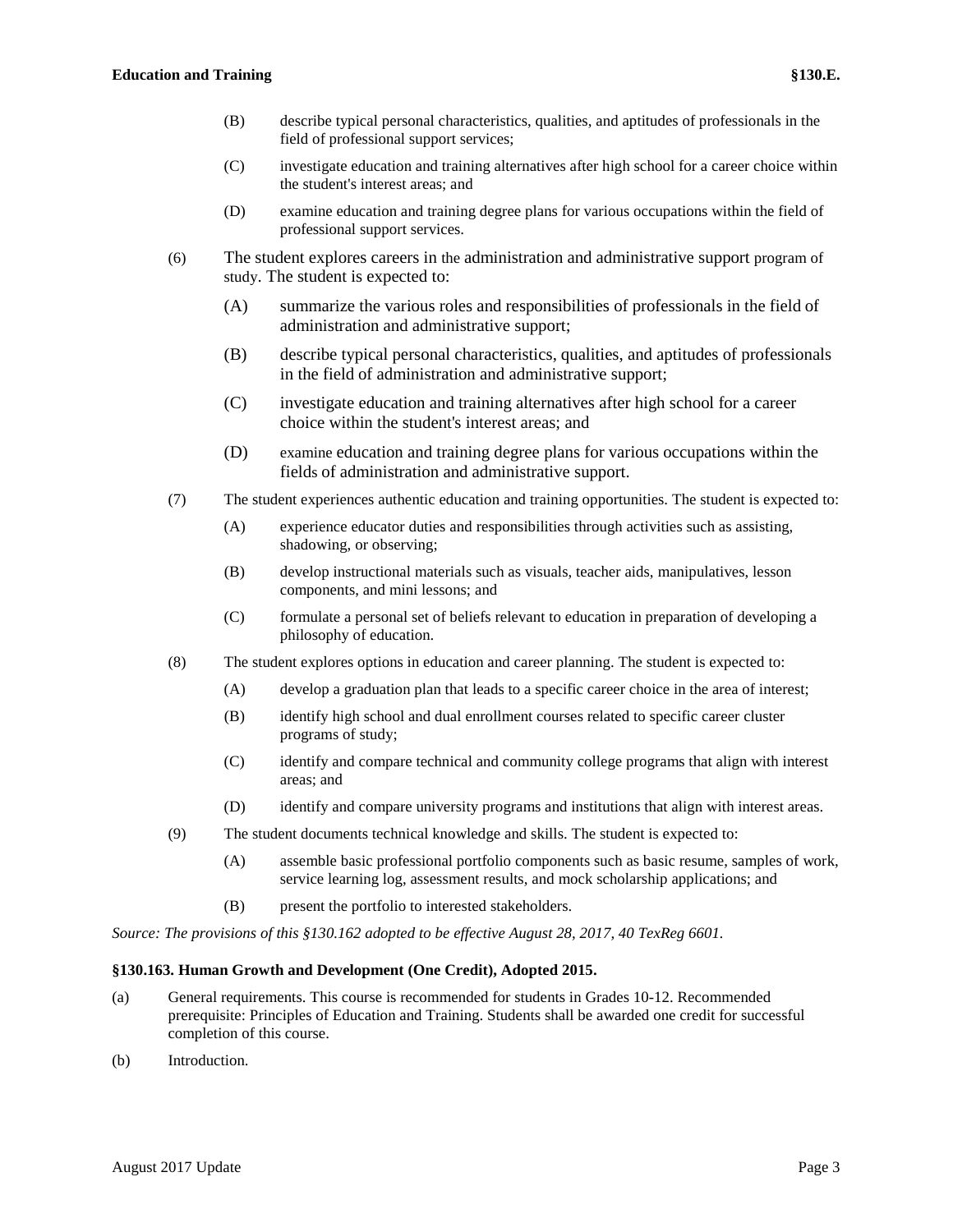- (1) Career and technical education instruction provides content aligned with challenging academic standards and relevant technical knowledge and skills for students to further their education and succeed in current or emerging professions.
- (2) The Education and Training Career Cluster focuses on planning, managing, and providing education and training services and related learning support services.
- (3) Human Growth and Development is an examination of human development across the lifespan with emphasis on research, theoretical perspectives, and common physical, cognitive, emotional, and social developmental milestones. The course covers material that is generally taught in a postsecondary, one-semester introductory course in developmental psychology or human development.
- (4) Students are encouraged to participate in extended learning experiences such as career and technical student organizations and other leadership or extracurricular organizations.
- (5) Statements that contain the word "including" reference content that must be mastered, while those containing the phrase "such as" are intended as possible illustrative examples.
- (c) Knowledge and skills.
	- (1) The student demonstrates professional standards/employability skills as required by business and industry. The student is expected to:
		- (A) demonstrate written communication;
		- (B) perform job-appropriate numerical and arithmetic application;
		- (C) practice various forms of communication such as verbal and non-verbal communication used in educational and career settings;
		- (D) exhibit teamwork skills;
		- (E) apply decision-making skills;
		- (F) implement problem-solving techniques;
		- (G) acquire conflict management skills;
		- (H) develop leadership skills;
		- (I) demonstrate professionalism; and
		- (J) develop effective work ethic practices.
	- (2) The student understands historical, theoretical, and research perspectives of human growth and development throughout the lifespan. The student is expected to:
		- (A) explain the role of theories in understanding human development;
		- (B) describe theoretical perspectives that influence human development throughout the lifespan;
		- (C) summarize historical influences on modern theories of human development;
		- (D) compare and contrast the research methods commonly used to study human development; and
		- (E) compare and contrast pedagogy and andragogy.
	- (3) The student understands the importance of prenatal care in the development of a child. The student is expected to:
		- (A) describe nutritional needs prior to and during pregnancy;
		- (B) analyze reasons for medical care and good health practices prior to and during pregnancy;
		- (C) outline stages of prenatal development;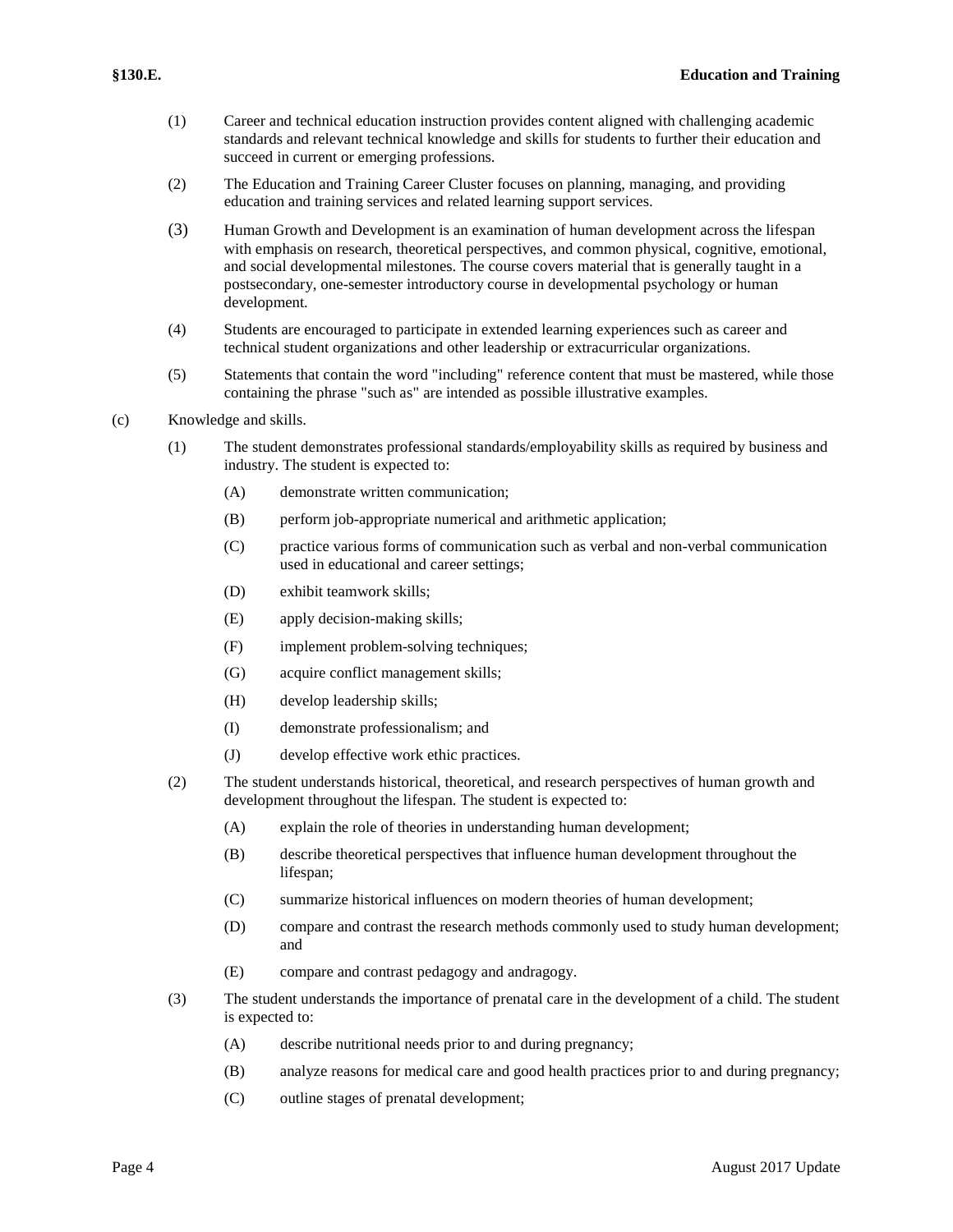- (D) discuss the role of genetics in prenatal development; and
- (E) determine environmental factors affecting development of the fetus.
- (4) The student understands the development of children ages newborn through two years. The student is expected to:
	- (A) analyze the physical, emotional, social, and cognitive development of infants and toddlers;
	- (B) analyze various developmental theories relating to infants and toddlers;
	- (C) discuss the influences of the family and society on the infant and toddler;
	- (D) summarize strategies for optimizing the development of infants and toddlers, including those with special needs;
	- (E) determine techniques that promote the health and safety of infants and toddlers; and
	- (F) determine developmentally appropriate guidance techniques for children in the first two years of life.
- (5) The student understands the development of children ages three through five years. The student is expected to:
	- (A) analyze the physical, emotional, social, and cognitive development of preschoolers;
	- (B) analyze various developmental theories relating to preschoolers;
	- (C) discuss the influences of the family and society on preschoolers;
	- (D) summarize strategies for optimizing the development of preschoolers, including those with special needs;
	- (E) determine techniques that promote the health and safety of preschoolers; and
	- (F) determine developmentally appropriate guidance techniques for preschoolers.
- (6) The student understands the development of children ages six through ten years. The student is expected to:
	- (A) analyze the physical, emotional, social, and cognitive development of children in the early to middle childhood stage of development;
	- (B) analyze various developmental theories relating to children in the early to middle childhood stage of development;
	- (C) discuss the influences of the family and society on children in the early to middle childhood stage of development;
	- (D) summarize strategies for optimizing the development of children in the early to middle childhood stage of development, including those with special needs;
	- (E) determine techniques that promote the health and safety of children in the early to middle childhood stage of development; and
	- (F) determine developmentally appropriate guidance techniques for children in the early to middle childhood stage of development.
- (7) The student understands the development of adolescents ages 11 through 19 years. The student is expected to:
	- (A) analyze the biological and cognitive development of adolescents;
	- (B) analyze the emotional and social development of adolescents;
	- (C) discuss various theoretical perspectives relevant to adolescent growth and development;
	- (D) discuss the influences of the family and society on adolescents;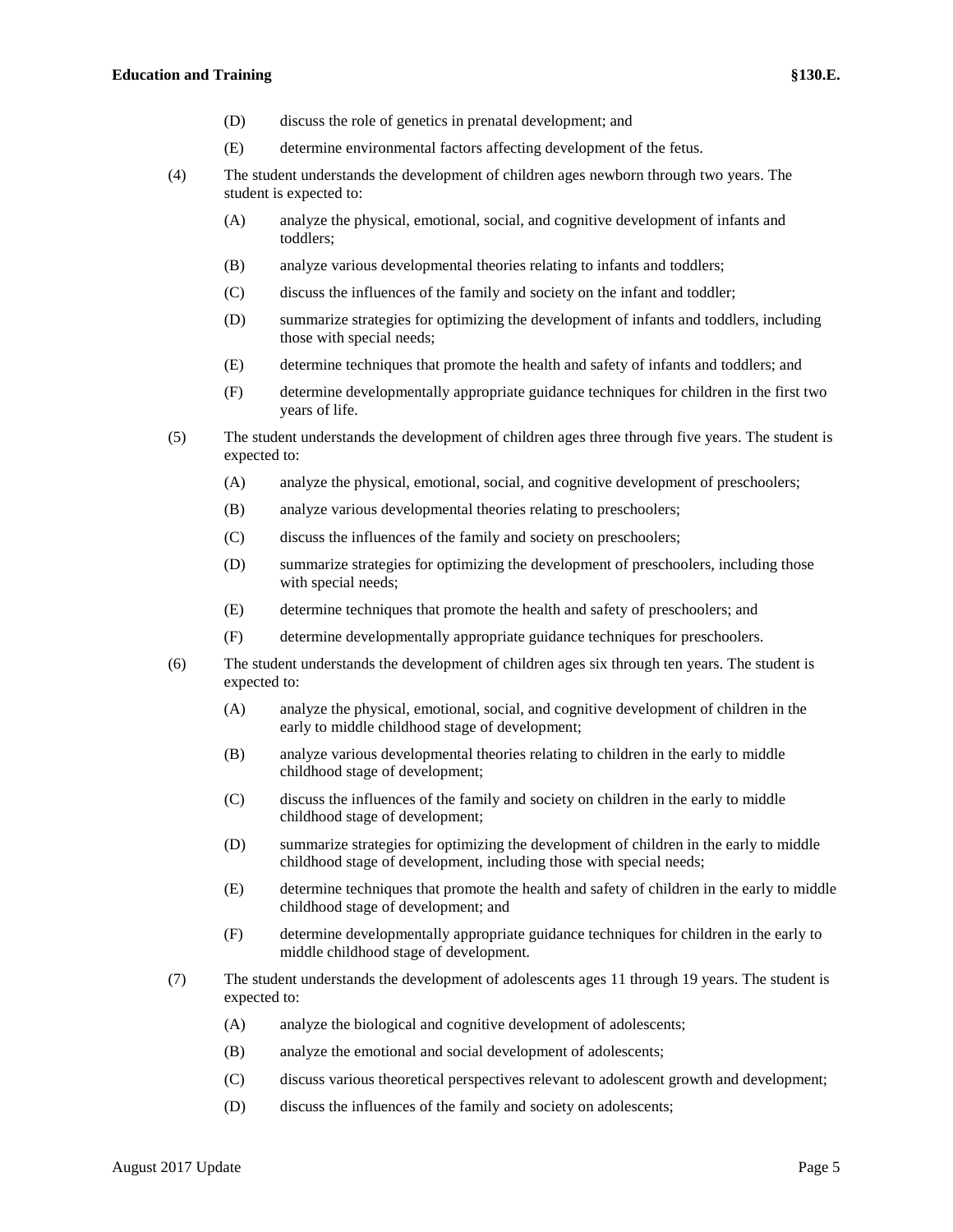- (E) summarize strategies for optimizing the development of the adolescent;
- (F) determine techniques that promote the health and safety of the adolescent; and
- (G) determine developmentally appropriate guidance techniques for adolescents.
- (8) The student understands the importance of care and protection of children and adolescents. The student is expected to:
	- (A) determine services provided by agencies that protect the rights of children and adolescents;
	- (B) summarize various resources focusing on children and adolescents;
	- (C) predict the impact of changing demographics and cultural diversity on the health and welfare of children and adolescents;
	- (D) analyze forms, causes, effects, prevention, and treatment of child abuse;
	- (E) explain the impact of appropriate health care and importance of safety for children and adolescents; and
	- (F) discuss responsibilities of citizens, legislation, and public policies affecting children and adolescents.
- (9) The student understands the development of adults ages 20 through 39 years. The student is expected to:
	- (A) analyze various development theories relating to early adults, including biological and cognitive development;
	- (B) analyze various development theories relating to early adults, including emotional, moral, and psychosocial development;
	- (C) discuss the influences of society and culture on early adults; and
	- (D) discuss the importance of family, human relationships, and social interaction for early adults.
- (10) The student understands the development of adults ages 40 through 65 years. The student is expected to:
	- (A) analyze various development theories relating to middle adults, including biological and cognitive development;
	- (B) analyze various development theories relating to middle adults, including emotional, moral, and psychosocial development;
	- (C) discuss the influences of society and culture on middle adults; and
	- (D) discuss the importance of family, human relationships, and social interaction for middle adults.
- (11) The student understands the development of adults ages 66 years and older. The student is expected to:
	- (A) analyze various development theories relating to those within the stage of late adulthood, including biological and cognitive development;
	- (B) analyze various development theories relating to those within the stage of late adulthood, including emotional, moral, and psychosocial development;
	- (C) discuss the influences of society and culture on those within the stage of late adulthood; and
	- (D) discuss the importance of family, human relationships, and social interaction for those within the stage of late adulthood.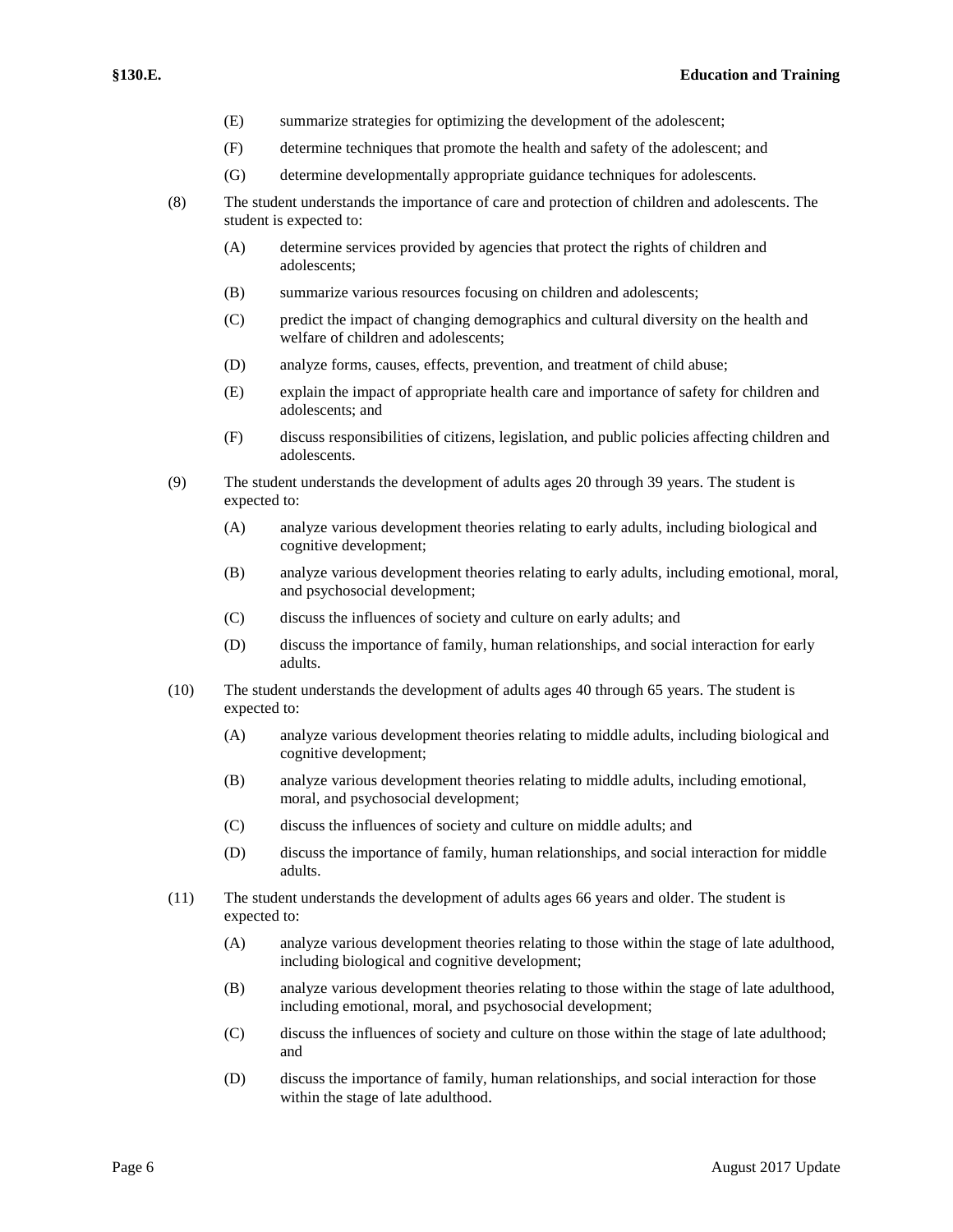- (12) The student explores opportunities available in education and training. The student is expected to:
	- (A) assess personal interests, aptitudes, and abilities as related to the various stages of human growth and development;
	- (B) evaluate employment and entrepreneurial opportunities, including education requirements in the educational field of interest;
	- (C) propose short-term and long-term education and career goals; and
	- (D) demonstrate effective methods and obligations for securing, maintaining, and terminating employment.
- (13) The student documents technical knowledge and skills. The student is expected to:
	- (A) update professional portfolio components such as resume, samples of work, service learning log, assessment results, and mock scholarship applications; and
	- (B) present the portfolio to interested stakeholders.

*Source: The provisions of this §130.163 adopted to be effective August 28, 2017, 40 TexReg 6601.*

# **§130.164. Instructional Practices (Two Credits), Adopted 2015.**

- (a) General requirements. This course is recommended for students in Grades 11 and 12. Recommended prerequisites: Principles of Education and Training and Human Growth and Development. Students shall be awarded two credits for successful completion of this course.
- (b) Introduction.
	- (1) Career and technical education instruction provides content aligned with challenging academic standards and relevant technical knowledge and skills for students to further their education and succeed in current or emerging professions.
	- (2) The Education and Training Career Cluster focuses on planning, managing, and providing education and training services and related learning support services.
	- (3) Instructional Practices is a field-based (practicum) internship that provides students with background knowledge of child and adolescent development as well as principles of effective teaching and training practices. Students work under the joint direction and supervision of both a teacher with knowledge of early childhood, middle childhood, and adolescence education and exemplary educators or trainers in direct instructional roles with elementary-, middle school-, and high school-aged students. Students learn to plan and direct individualized instruction and group activities, prepare instructional materials, develop materials for educational environments, assist with record keeping, and complete other responsibilities of teachers, trainers, paraprofessionals, or other educational personnel.
	- (4) Students are encouraged to participate in extended learning experiences such as career and technical student organizations and other leadership or extracurricular organizations.
	- (5) Statements that contain the word "including" reference content that must be mastered, while those containing the phrase "such as" are intended as possible illustrative examples.
- (c) Knowledge and skills.
	- (1) The student demonstrates professional standards/employability skills as required by business and industry. The student is expected to:
		- (A) demonstrate written communication;
		- (B) perform job-appropriate numerical and arithmetic application;
		- (C) practice various forms of communication such as verbal and non-verbal communication skills used in educational and career settings;
		- (D) exhibit teamwork skills;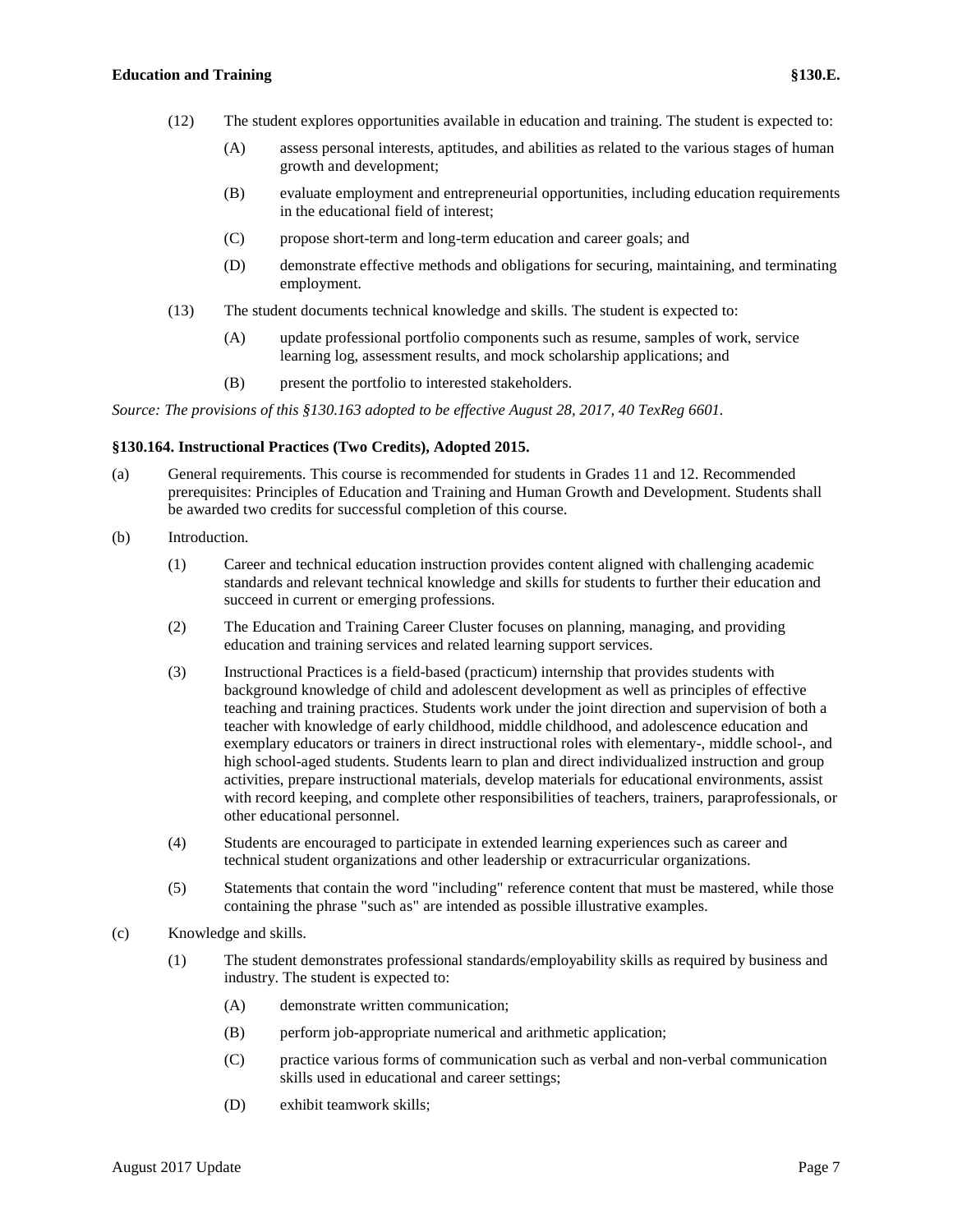- (E) apply decision-making skills;
- (F) implement problem-solving techniques;
- (G) acquire conflict management skills;
- (H) develop leadership skills;
- (I) demonstrate professionalism; and
- (J) develop effective work ethic practices.
- (2) The student explores the teaching and training profession. The student is expected to:
	- (A) demonstrate an understanding of the historical foundations of education and training in the United States;
	- (B) determine and implement knowledge and skills needed by teaching and training professionals;
	- (C) demonstrate and implement personal characteristics needed by teaching and training professionals;
	- (D) identify qualities of effective schools;
	- (E) investigate possible career options in the field of education and training;
	- (F) discuss teaching and training in non-traditional setting such as those in corporations, community outreach, nonprofits, and government entities; and
	- (G) formulate a professional philosophy of education based on a personal set of beliefs.
- (3) The student understands the learner and the learning process. The student is expected to:
	- (A) relate and implement principles and theories of human development to teaching and training situations;
	- (B) relate and implement principles and theories about the learning process to teaching and training situations;
	- (C) demonstrate and implement behaviors and skills that facilitate the learning process; and
	- (D) explain the relationship between effective instructional practices and learning differences, learner exceptionality, and special-needs conditions.
- (4) The student interacts effectively in the role of an educator. The student is expected to:
	- (A) demonstrate effective interaction skills with stakeholders such as students, educators, parents/guardians, community members, and other professionals; and
	- (B) demonstrate techniques promoting literacy.
- (5) The student plans and develops effective instruction. The student is expected to:
	- (A) explain the role of the Texas Essential Knowledge and Skills in planning and evaluating instruction;
	- (B) explain the rationale for having a fundamental knowledge of the subject matter in order to plan, prepare, and deliver effective instruction;
	- (C) explain the rationale for and process of instructional planning;
	- (D) describe principles and theories that impact instructional planning;
	- (E) create clear short-term and long-term learning objectives that are developmentally appropriate for students; and
	- (F) demonstrate lesson planning to meet instructional goals.
- (6) The student creates an effective learning environment. The student is expected to: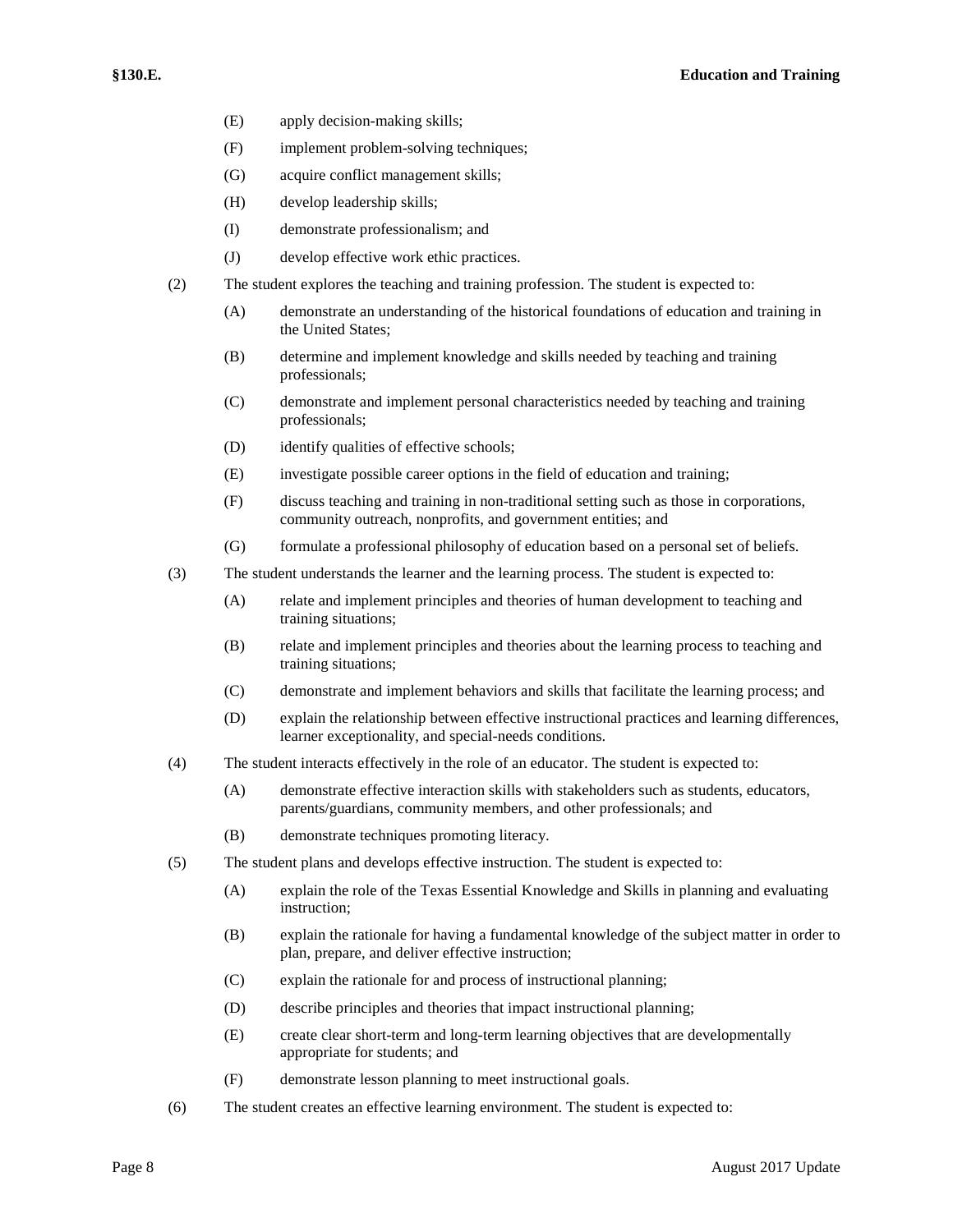### **Education and Training §130.E.**

- (A) describe and implement a safe and an effective learning environment;
- (B) demonstrate teacher and trainer characteristics that promote an effective learning environment;
- (C) identify classroom-management techniques that promote an effective learning environment; and
- (D) demonstrate conflict-management and mediation techniques supportive of an effective learning environment.
- (7) The student assesses teaching and learning. The student is expected to:
	- (A) describe the role of assessment as part of the learning process;
	- (B) analyze the assessment process; and
	- (C) use appropriate assessment strategies in an instructional setting.
- (8) The student understands the relationship between school and society. The student is expected to:
	- (A) explain the relationship between school and society;
	- (B) recognize and use resources for professional growth such as family, school, and community resources; and
	- (C) collaborate with stakeholders such as family, school, and community to promote learning.
- (9) The student develops technology skills. The student is expected to:
	- (A) describe the role of technology in the instructional process;
	- (B) use technology applications appropriate for specific subject matter and student needs; and
	- (C) demonstrate skillful use of technology as a tool for instruction, evaluation, and management.
- (10) The student understands the professional, ethical, and legal responsibilities in teaching and training. The student is expected to:
	- (A) describe teacher and trainer characteristics that promote professional and ethical conduct;
	- (B) analyze professional and ethical standards that apply to educators and trainers;
	- (C) analyze situations requiring decisions based on professional, ethical, and legal considerations; and
	- (D) analyze expected effects of compliance and non-compliance with Texas teacher code of conduct.
- (11) The student participates in field-based experiences in education and training. The student is expected to:
	- (A) apply instructional strategies and concepts within a local educational or training facility; and
	- (B) document, assess, and reflect on instructional experiences.
- (12) The student documents technical knowledge and skills. The student is expected to:
	- (A) update professional portfolio components such as resume, samples of work, service learning log, assessment results, and mock scholarship applications; and
	- (B) present the portfolio to interested stakeholders.

*Source: The provisions of this §130.164 adopted to be effective August 28, 2017, 40 TexReg 6601.*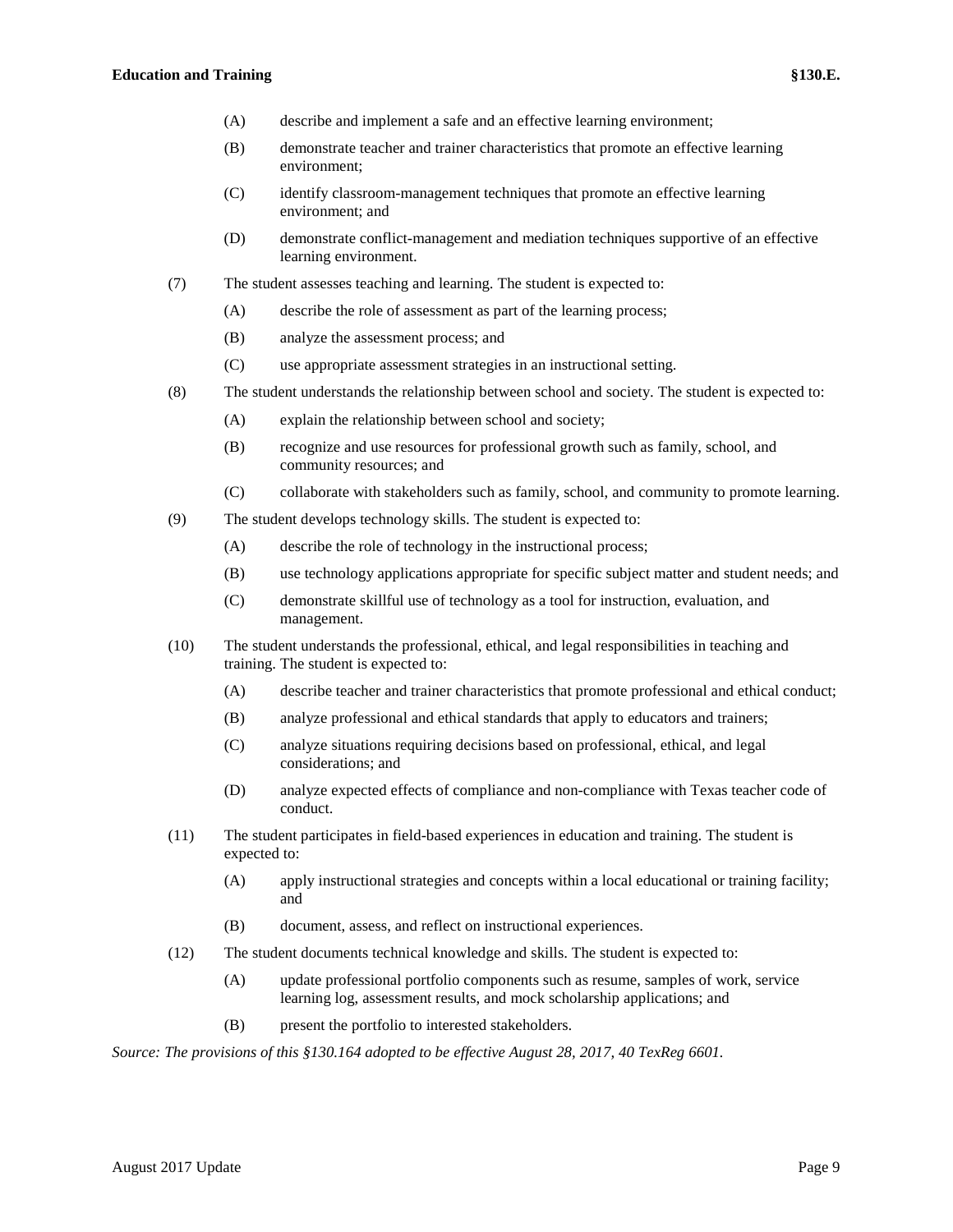# **§130.165. Practicum in Education and Training (Two Credits), Adopted 2015.**

- (a) General requirements. This course is recommended for students in Grade 12. Prerequisite: Instructional Practices. Recommended prerequisites: Principles of Education and Training and Human Growth and Development. Students shall be awarded two credits for successful completion of this course. A student may repeat this course once for credit provided that the student is experiencing different aspects of the industry and demonstrating proficiency in additional and more advanced knowledge and skills.
- (b) Introduction.
	- (1) Career and technical education instruction provides content aligned with challenging academic standards and relevant technical knowledge and skills for students to further their education and succeed in current or emerging professions.
	- (2) The Education and Training Career Cluster focuses on planning, managing, and providing education and training services and related learning support services.
	- (3) Practicum in Education and Training is a field-based internship that provides students background knowledge of child and adolescent development principles as well as principles of effective teaching and training practices. Students in the course work under the joint direction and supervision of both a teacher with knowledge of early childhood, middle childhood, and adolescence education and exemplary educators in direct instructional roles with elementary-, middle school-, and high school-aged students. Students learn to plan and direct individualized instruction and group activities, prepare instructional materials, assist with record keeping, make physical arrangements, and complete other responsibilities of classroom teachers, trainers, paraprofessionals, or other educational personnel.
	- (4) Students are encouraged to participate in extended learning experiences such as career and technical student organizations and other leadership or extracurricular organizations.
	- (5) Statements that contain the word "including" reference content that must be mastered, while those containing the phrase "such as" are intended as possible illustrative examples.
- (c) Knowledge and skills.
	- (1) The student demonstrates professional standards/employability skills as required by business and industry. The student is expected to:
		- (A) demonstrate written communication;
		- (B) perform job-appropriate numerical and arithmetic application;
		- (C) practice various forms of communication such as verbal and non-verbal communication used in educational and career settings;
		- (D) exhibit teamwork skills;
		- (E) apply decision-making skills;
		- (F) implement problem-solving techniques;
		- (G) acquire conflict management skills;
		- (H) develop leadership skills;
		- (I) demonstrate professionalism; and
		- (J) develop effective work ethic practices.
	- (2) The student explores the teaching and training profession. The student is expected to:
		- (A) analyze current trends and issues that impact education such as political, societal, and economic trends and issues;
		- (B) demonstrate and implement knowledge and skills needed by the teaching and training profession;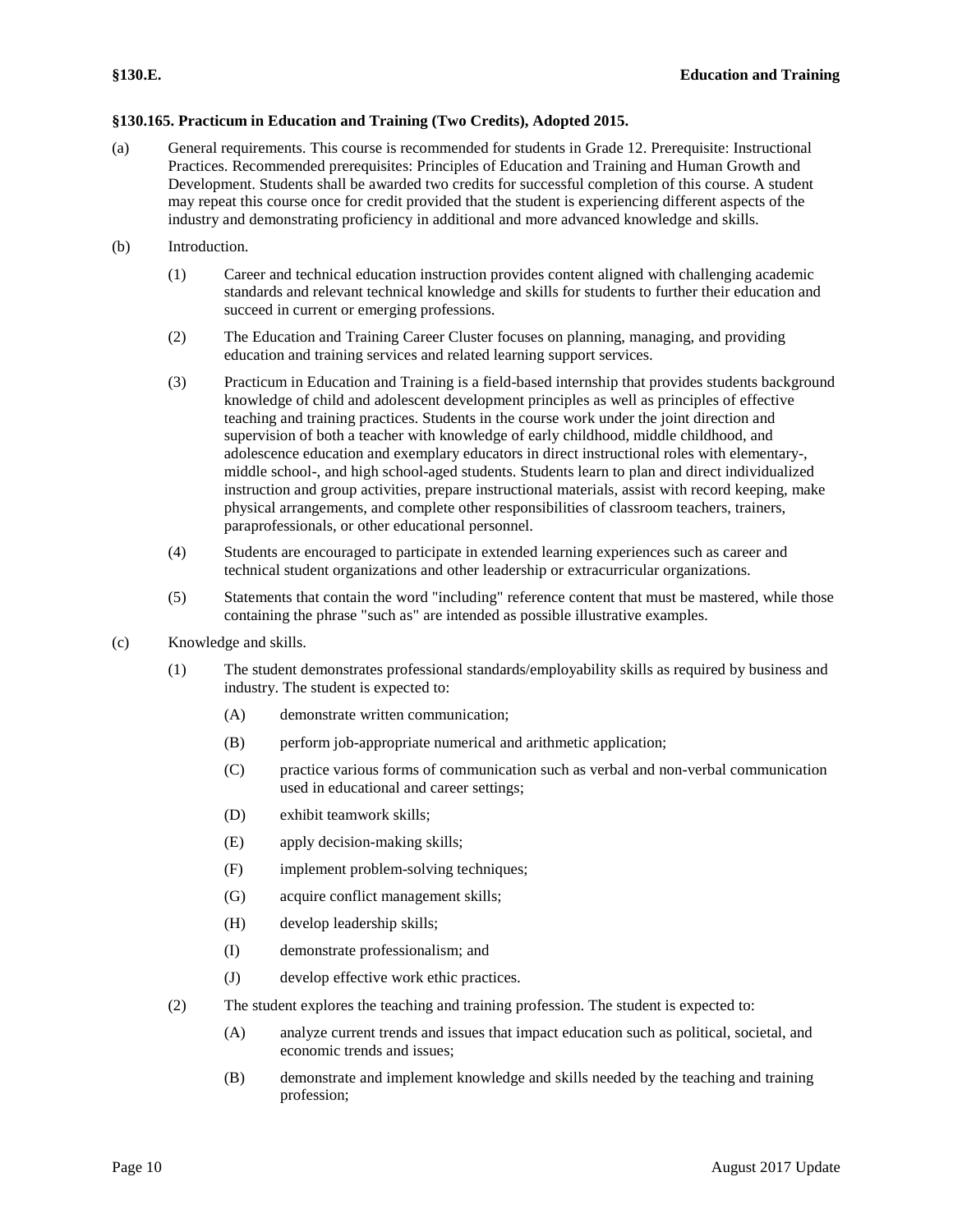### **Education and Training §130.E.**

- (C) update assessment of personal characteristics needed to work in the teaching and training profession;
- (D) explore qualities of effective schools;
- (E) refine professional philosophy of education based on a personal set of beliefs;
- (F) explore the educational/academic requirements and possible degree/certifications available in education;
- (G) refine personal career plan in preparation for a career in the field of education or training;
- (H) explore teaching and training in non-traditional setting such as those in corporations, community outreach, nonprofits, and government entities; and
- (I) explore educational high-needs and teacher-shortage areas.
- (3) The student understands the learner and learning process. The student is expected to:
	- (A) apply principles and theories of human development appropriate to specific teaching or training situations;
	- (B) apply principles and theories about the learning process to specific teaching or training situations;
	- (C) analyze the dynamics of personal and student behaviors that facilitate the learning process;
	- (D) analyze teaching skills that facilitate the learning process; and
	- (E) demonstrate and evaluate effective instructional practices to accommodate diversity such as learning differences, learner exceptionality, and special-needs considerations.
- (4) The student interacts effectively in the role of an educator. The student is expected to:
	- (A) demonstrate and evaluate effective interaction skills with stakeholders such as students, educators, parents/guardians, community members, and other professionals; and
	- (B) demonstrate and evaluate techniques promoting literacy.
- (5) The student plans and uses effective instruction. The student is expected to:
	- (A) apply principles and theories that impact instructional planning;
	- (B) develop instructional materials that align with the Texas Essential Knowledge and Skills;
	- (C) demonstrate competency in core and non-core subject areas;
	- (D) create lessons plans that meet instructional goals;
	- (E) analyze concepts for developing effective instructional strategies;
	- (F) evaluate and analyze effectiveness of lessons plans and instructional strategies; and
	- (G) explain how learner and professional feedback is used to guide selection and adjustment of instructional strategies.
- (6) The student creates and maintains an effective learning environment. The student is expected to:
	- (A) create and maintain a safe and an effective learning environment;
	- (B) integrate teacher or trainer characteristics that promote an effective learning environment;
	- (C) apply classroom management techniques that promote an effective learning environment; and
	- (D) demonstrate specific conflict management and mediation techniques supportive of an effective learning environment.
- (7) The student assesses instruction and learning. The student is expected to: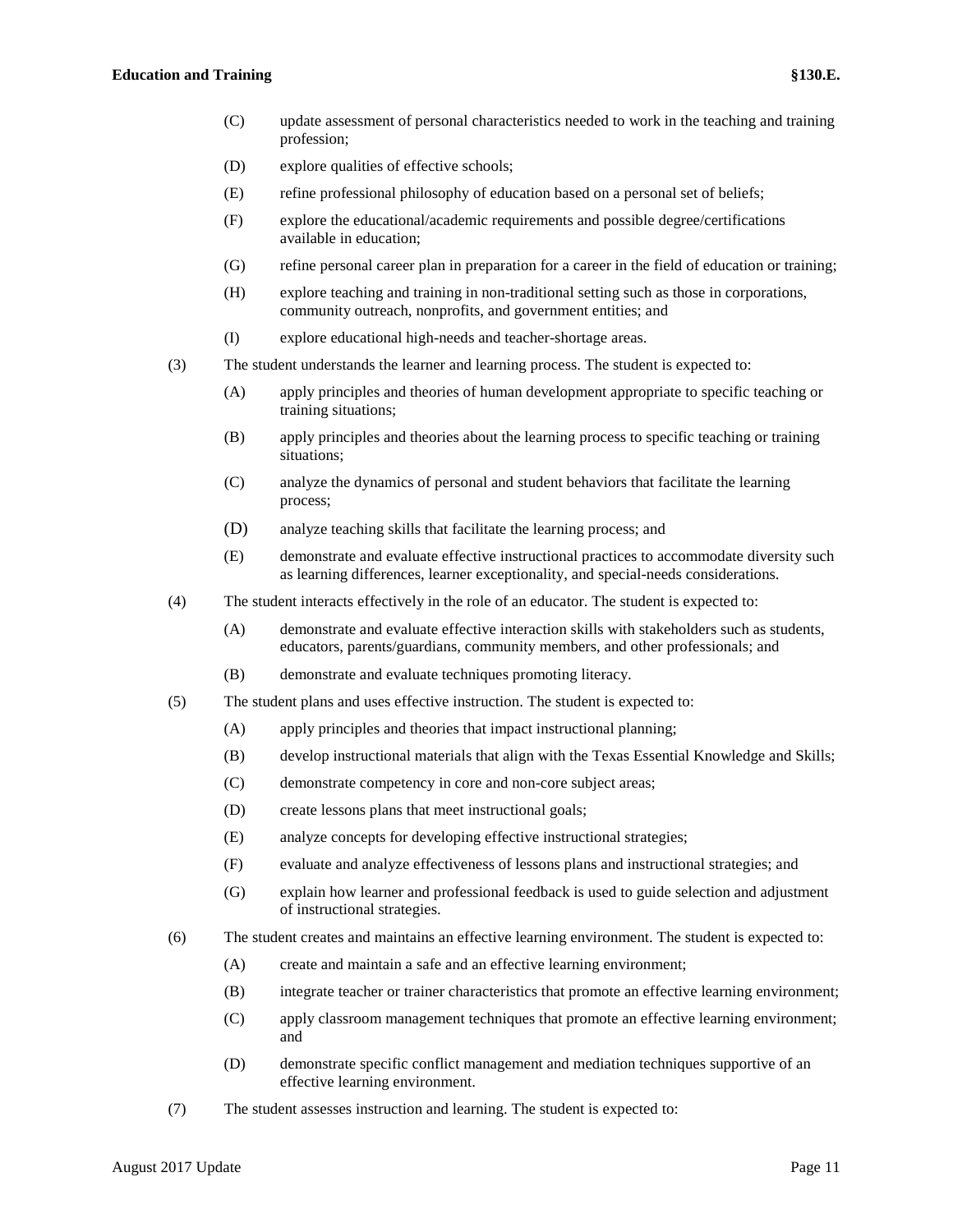- (A) develop and apply assessments to foster student learning;
- (B) use assessment strategies to promote personal growth and teaching or training improvement; and
- (C) use reflective techniques to promote personal growth and teaching or training improvement.
- (8) The student understands the relationship between school and society. The student is expected to:
	- (A) identify and support learning through advocacy;
	- (B) select family, school, and community resources for professional growth; and
	- (C) promote learning and build support through positive school partnership activities with stakeholders such as families, schools, communities, and business/industry.
- (9) The student develops technology skills. The student is expected to:
	- (A) access and use current technology applications appropriate for specific subject matter and student needs; and
	- (B) integrate the skillful use of technology as a tool for instruction, evaluation, and management.
- (10) The student understands the professional, ethical, and legal responsibilities in teaching and training. The student is expected to:
	- (A) develop teacher and trainer characteristics that promote professional and ethical conduct;
	- (B) analyze professional and ethical standards that apply to educators and trainers;
	- (C) analyze situations requiring decisions based on professional, ethical, and legal considerations; and
	- (D) analyze expected effects of compliance and non-compliance with Texas teacher code of conduct.
- (11) The student explores the need and opportunities for continued professional development for educators and trainers. The student is expected to:
	- (A) identify strategies and resources for the professional development of educators or trainers such as research and assessment;
	- (B) demonstrate teacher or trainer characteristics that promote ongoing professional development and lifelong learning; and
	- (C) plan for professional growth.
- (12) The student continues to participate in field-based experiences in education or training. The student is expected to:
	- (A) apply instructional strategies and concepts within a local educational or training facility; and
	- (B) document, assess, and reflect on instructional experiences.
- (13) The student documents technical knowledge and skills. The student is expected to:
	- (A) gather artifacts and documentation that support attainment of technical skill competencies;
	- (B) update a professional portfolio to include components such as a resume, samples of work, service learning log, recognitions, awards, scholarship essays, letters of recommendation, certifications, and evaluations; and
	- (C) present the portfolio to interested stakeholders.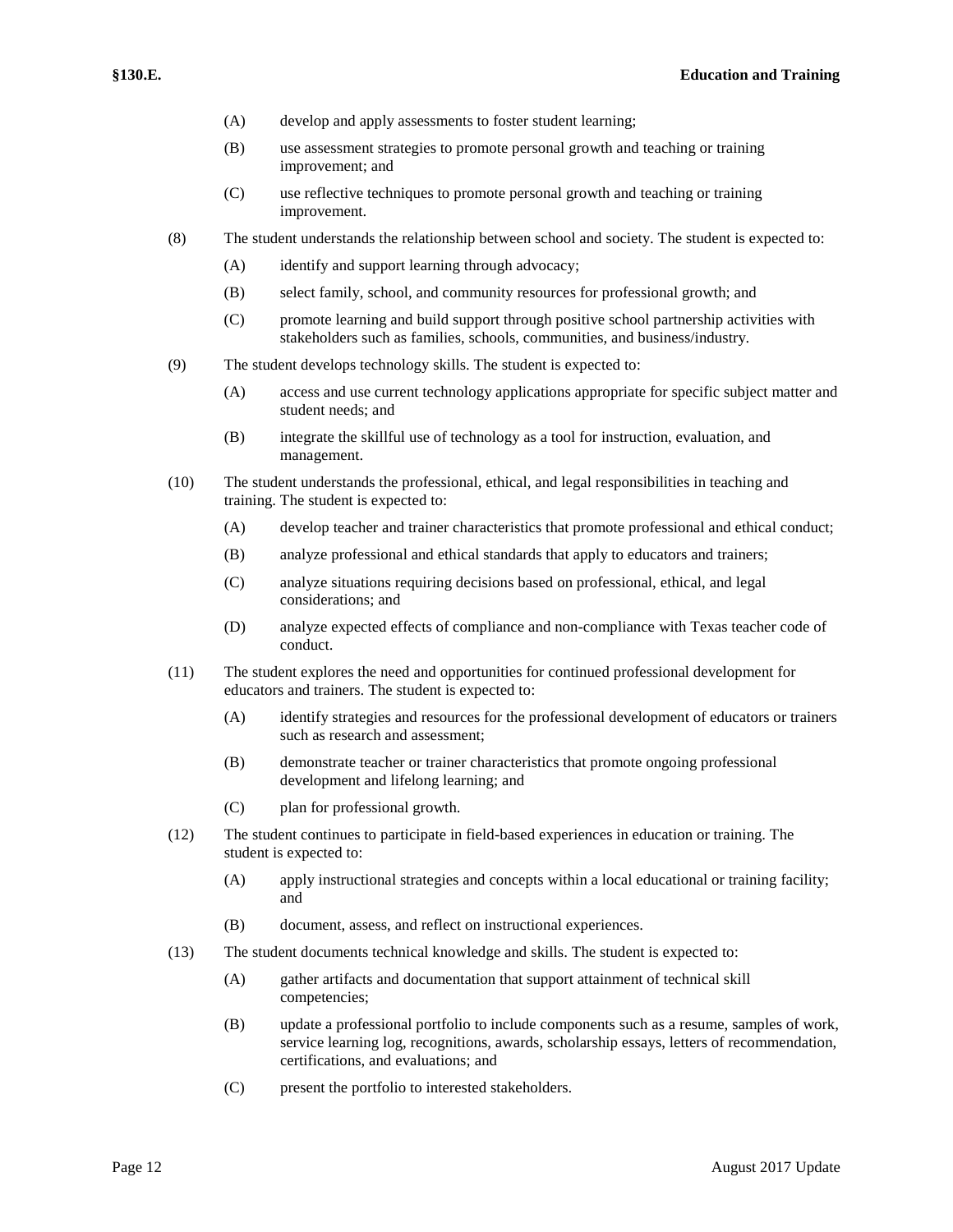*Source: The provisions of this §130.165 adopted to be effective August 28, 2017, 40 TexReg 6601.*

# **§130.166. Extended Practicum in Education and Training (One Credit), Adopted 2015.**

- (a) General requirements. This course is recommended for students in Grade 12. The practicum course is a paid or unpaid capstone experience for students participating in a coherent sequence of career and technical education courses in the Education and Training Career Cluster. Prerequisite: Instructional Practices. Recommended prerequisites: Principles of Education and Training and Human Growth and Development. Corequisite: Practicum in Education and Training. This course must be taken concurrently with Practicum in Education and Training and may not be taken as a stand-alone course. Students shall be awarded one credit for successful completion of this course. A student may repeat this course once for credit provided that the student is experiencing different aspects of the industry and demonstrating proficiency in additional and more advanced knowledge and skills.
- (b) Introduction.
	- (1) Career and technical education instruction provides content aligned with challenging academic standards and relevant technical knowledge and skills for students to further their education and succeed in current or emerging professions.
	- (2) The Education and Training Career Cluster focuses on planning, managing, and providing education and training services and related learning support services.
	- (3) Extended Practicum in Education and Training is a field-based internship that provides students background knowledge of child and adolescent development principles as well as principles of effective teaching and training practices. Students in the course work under the joint direction and supervision of both a teacher with knowledge of early childhood, middle childhood, and adolescence education and exemplary educators in direct instructional roles with elementary-, middle school-, and high school-aged students. Students learn to plan and direct individualized instruction and group activities, prepare instructional materials, assist with record keeping, make physical arrangements, and complete other responsibilities of classroom teachers, trainers, paraprofessionals, or other educational personnel.
	- (4) Students are encouraged to participate in extended learning experiences such as career and technical student organizations and other leadership or extracurricular organizations.
	- (5) Statements that contain the word "including" reference content that must be mastered, while those containing the phrase "such as" are intended as possible illustrative examples.
- (c) Knowledge and skills.
	- (1) The student demonstrates professional standards/employability skills as required by business and industry. The student is expected to:
		- (A) participate in a paid or unpaid, laboratory- or work-based application of previously studied knowledge and skills related to education and training;
		- (B) participate in training, education, or preparation for licensure, certification, or other relevant credentials to prepare for employment;
		- (C) demonstrate professional standards and personal qualities needed to be employable such as leadership, appreciation for diversity, conflict management, work ethic, and adaptability with increased fluency;
		- (D) demonstrate technology applications skills such as effective use of social media, email, Internet, publishing tools, presentation tools, spreadsheets, or databases with increased fluency to enhance work products; and
		- (E) employ planning and time-management skills and tools with increased fluency to enhance results and complete work tasks.
	- (2) The student applies professional communications strategies. The student is expected to: